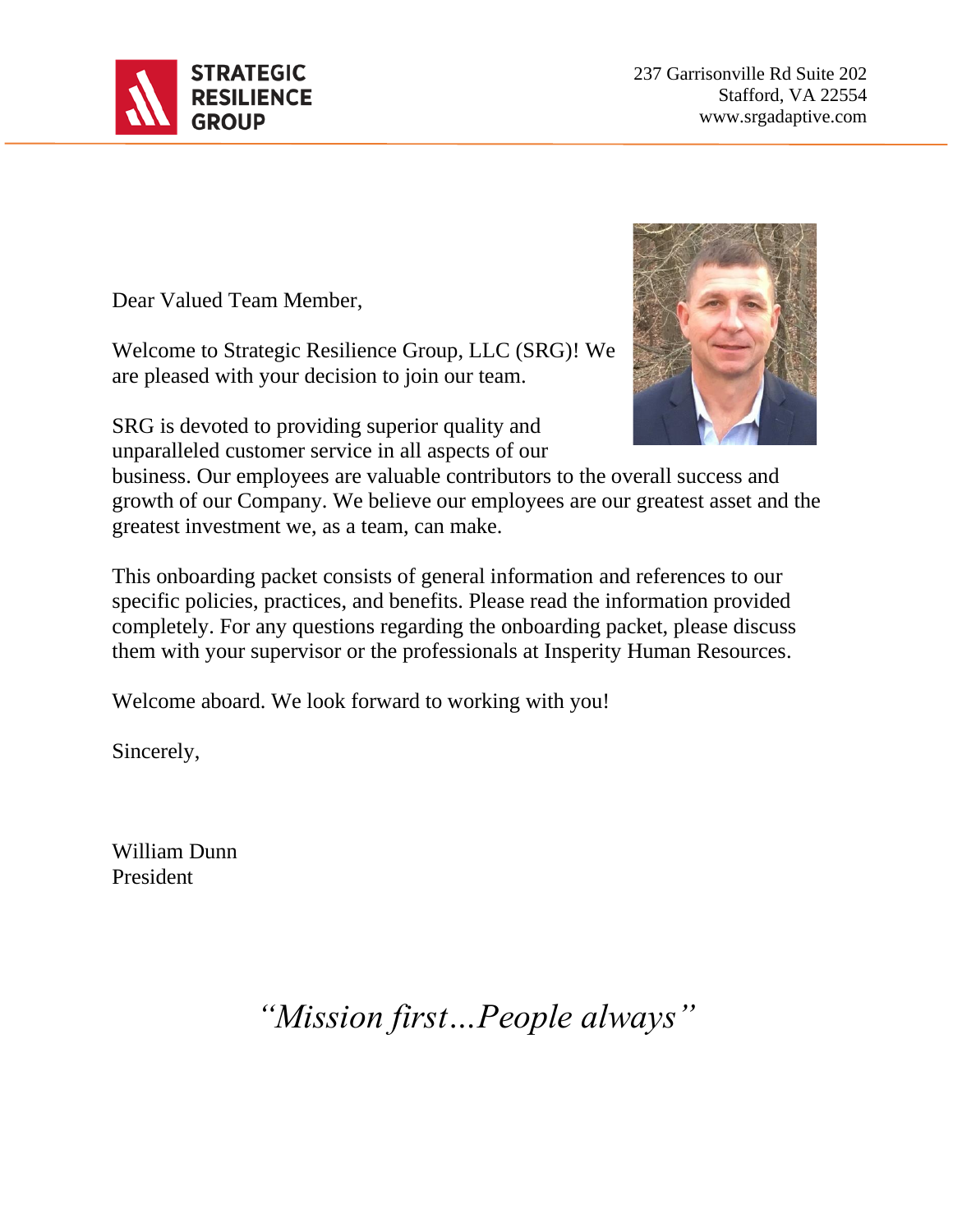

# What is Strategic Resilience Group?

Strategic Resilience Group (SRG) is a Department of Veterans Affairs (VA) Certified Veteran Enterprise (CVE) Service-Disabled Veteran-Owned Small Business (SDVOSB) founded with the sole purpose of assisting our clients to achieve their missions in an increasingly complex and rapidly changing operational environment. Our leadership team is made up of retired Marines with decades of leadership and management experience. We are adept at developing innovative capabilities and using them on the battlefield and business environment to anticipate and adapt to rapid change. Our core capabilities are data analytics and analysis, implementing agile methodologies and processes, training, and organizational change management. Our core proficiency is building resilience at the system, organization, and individual level to support our client's mission success whether that entails providing high quality goods and services or serving our country.

SRG's vision is to become a nationally recognized provider of critical and innovative professional services and technology solutions to the Warfighter, the U.S. Government, private companies and our nation's allies. At Strategic Resilience Group, we believe that resilience is best achieved through practicing our core values of **Integrity, Trust, Commitment, Teamwork & Quality**.

## What We Do

SRG's mission is to deliver innovative management consulting, program management, change management, strategic planning and technology integration services and solutions that exceed customer expectations as we prepare them to transform disruptive change into opportunity.

Our goal is to provide exceptional consulting services and technology integration that builds the resilience of our clients at a competitive price. We attain this goal with an employee-centric culture driven to success by core values that promote opportunity, professional development, and career advancement for a diverse, motivated, and inspiring workforce.

Strategic Resilience Group developed and continues to preserve a strong, dynamic network of specialized systems integrators, providing our customers access to the best tools and services available on the market. We



actively cultivate our partnerships to stay ahead of evolving processes and technology trends. Our strong and capable relationships with partners on the forefront of the tech world enhance the value we can offer our government, commercial, and not-for-profit clients. We link best practices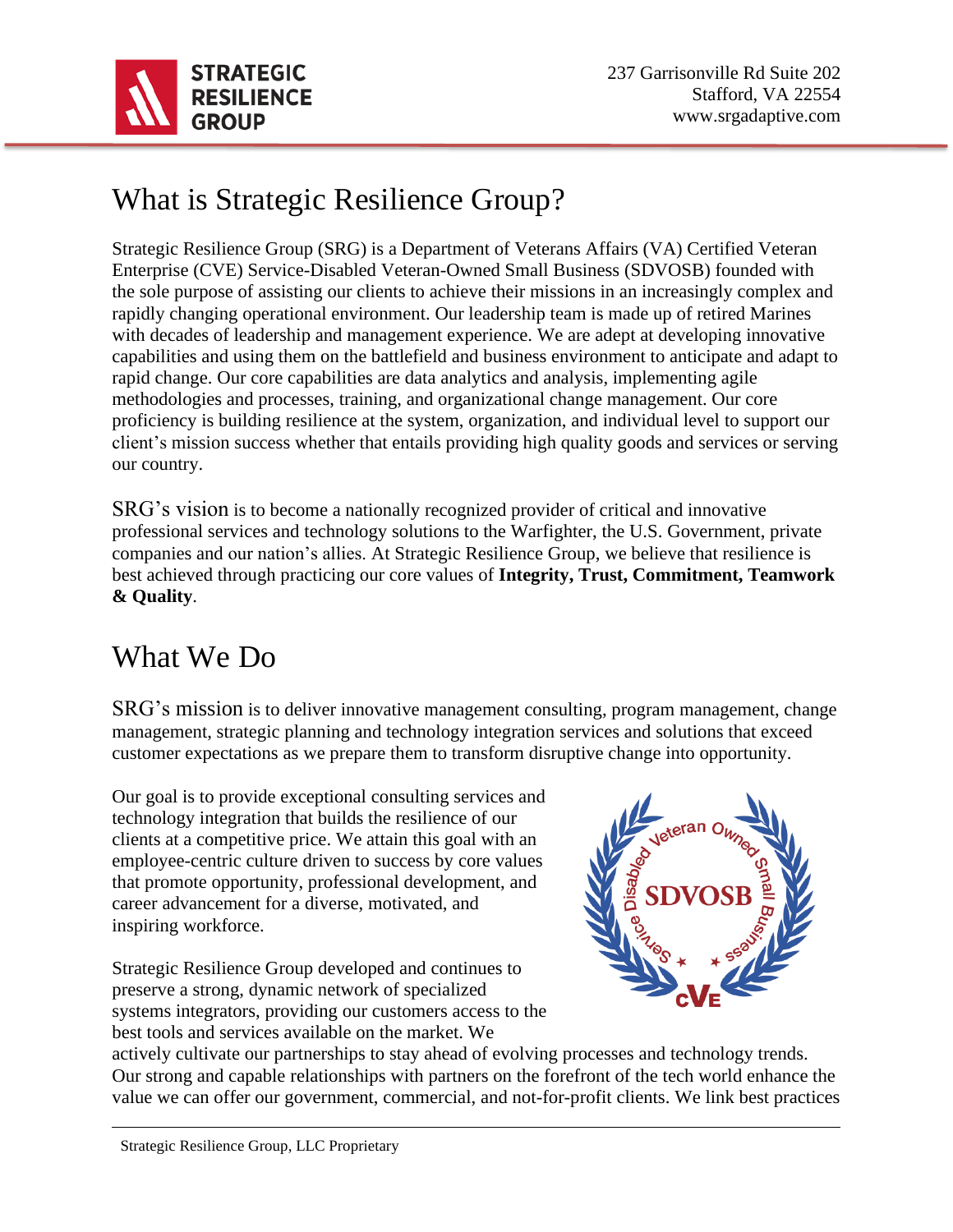

and professional networks from national defense, private industry, and the public sector to shape them to meet specific needs.

Check out our capability's presentation, available on the Capabilities page of our website at: [Capabilities | Strategic Resilience Group \(srgadaptive.com\).](https://www.srgadaptive.com/capabilities)

# Insperity

SRG uses Insperity, a Professional Employer Organization (PEO), for Human Resources (HR), payroll services, and management of our excellent benefits package. As a response to valuing our employees as our greatest asset Insperity provides an array of services to help you manage your work life, support a healthy home life and help you help us improve business performance through responsive support of the workforce. Actions offered to our employees include performance management, expense management, time and attendance, organizational planning, retirement services, and insurance and education services.

Detailed information is available in the Employee Handbook [\(Strategic Resilience Group](file:///C:/Users/lcagu/Downloads/Strategic%20Resilience%20Group%20Employee%20Handbook%20(5).pdf)  [Employee Handbook \(5\).pdf\)](file:///C:/Users/lcagu/Downloads/Strategic%20Resilience%20Group%20Employee%20Handbook%20(5).pdf), and through other online resources in the Insperity Portal [\(https://portal.insperity.com/cs/nsp/index\)](https://portal.insperity.com/cs/nsp/index). However, we have provided a summary of some of the key policies and employee information to help you discover all Insperity's comprehensive platform has available to you.

**Insperity Mobile:** Download the Insperity app for easy and mobile use. The app provides quick, easy access to your 401k, paycheck information, flexible spending account (FSA), United Health Care (UHC) benefits card and more. The app is available in the app store for your device.



**Time Keeping:** Every employee is responsible for accurately recording time worked. All time spent working must be logged and accounted for; this includes time spent using electronic devices for work-related purposes. It is the responsibility of all employees to submit and approve their time records each week. All employees shall use Insperity's Time and Attendance tracking database via the Time Star application [\(Insperity Time and Attendance®\)](https://timestar.insperity.com/NSP2292/#-page=home&~state=WzEsNzksMSwiMjAyMiIsNCw4Niw2OTYyNDczOTQsMSwibG9hZF9wYWdlIl0) on a personal computer or mobile phone application. Please speak with your local supervisor for task or location specific time keeping requirements.

**Pay Practices:** Exempt employees are required to enter their time in the Insperity Time and Attendance system and in some cases time tracking systems provided by a prime contractor or client. For overtime calculations and salary administration, the fixed 7-day "workweek" for Strategic Resilience Group, LLC is the period beginning at midnight, Monday and ending at 11:59 pm, Sunday. All employees will be paid bi-weekly, every other Friday.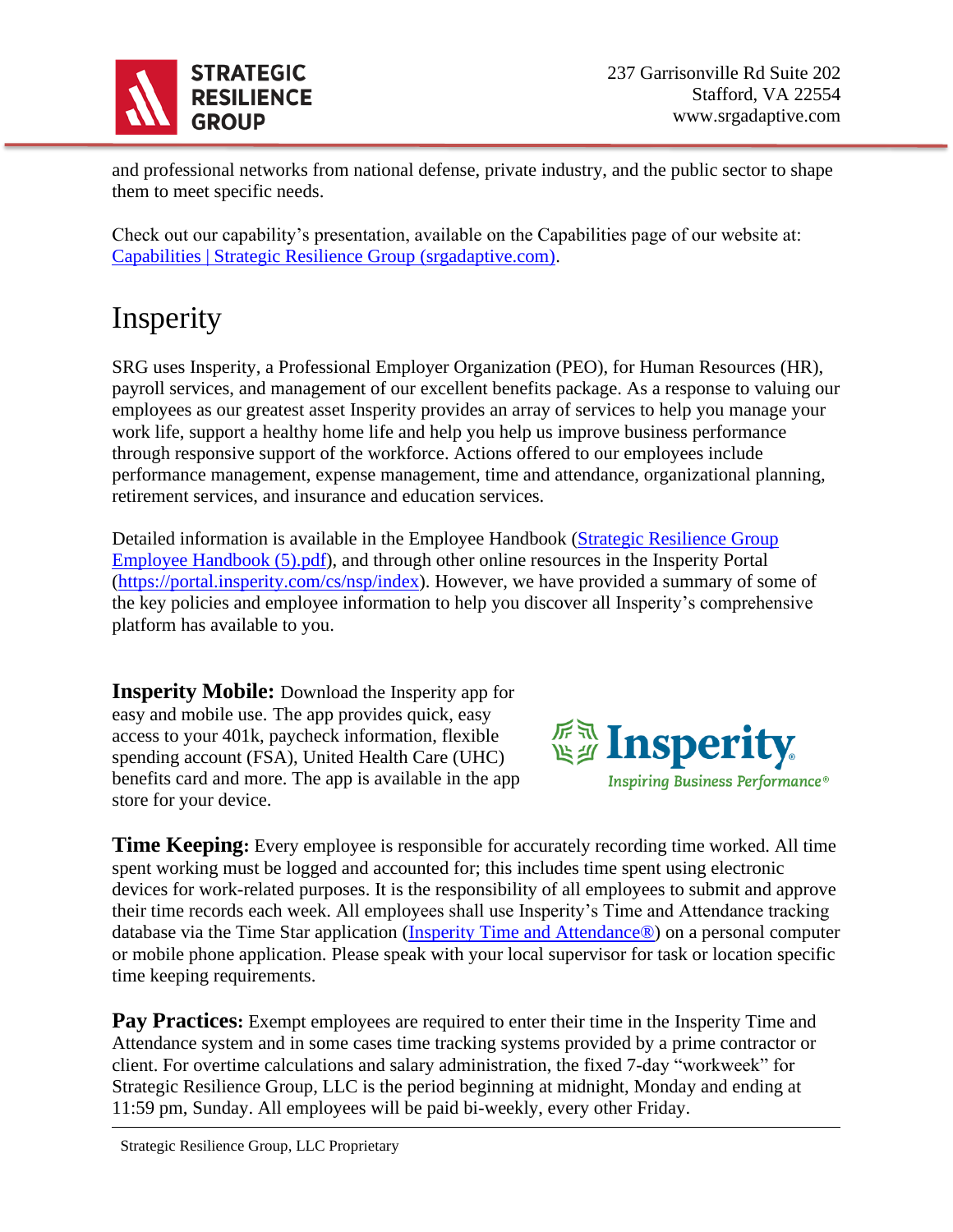

## Employee Benefits

A comprehensive benefits package is provided to eligible employees through Strategic Resilience Group, LLC's co-employment relationship with Insperity.

**Medical Insurance:** SRG offers a comprehensive Group Health Plan with options for both high and low deductible medical, dental and vision health coverage. Medical coverage options include prescription coverage and vary by the insurance carrier, region, and coverage type. Availability is determined by benefits package and ZIP code service area. Dental and vision coverage is available through United Health Care Dental and Vision Service Plans nationwide.



# **Health Care Flexible Spending**

**Account Plan:** When enrolled in this program, you can make pre-tax contributions up to the annual maximum through payroll deduction for qualifying health care expenses incurred during the plan year. By using pretax dollars to pay for expenses, you reduce your taxable income.

**Health Savings Account Program:** If you are enrolled in SRG's High Deductible Health Plan (HDHP) coverage option, you can establish a health savings account (HSA) through our HSA Program. There are no federal taxes on pre-tax contributions made to your HSA, and the money in your HSA is tax-free when used for qualified health care expenses. Plus, you keep what you save, meaning that any unused funds remain in your account from year to year, earning tax-free interest and dividends when invested. You may choose to invest your HSA dollars in mutual funds once you reach your investment threshold.

**Long-Term and Short-Term Disability Benefits:** We offer basic disability insurance providing income protection if you are unable to perform your job due to illness or injury. Shortterm disability insurance pays to 60% of covered weekly earnings, up to \$2,308 per week. Longterm disability insurance pays up to 60% of covered monthly earnings, up to 10,000 per month.

**Company Matching 401(k) Plan:** To help you plan for your future financial needs we provide a company matching 401 (k) plan. Through payroll deduction, you can make pre-tax and Roth contributions, (on a combined basis) up to 80% of your compensation. SRG has added a  $401(k)$ -employer match to the  $401(k)$  benefit. For every dollar you contribute to your  $401(k)$ , you will receive a matching contribution in your account up to the limit. Your match is 100% of your 401(k) contributions up to 3% of your pay, plus 50% of your contributions on the next 2% of your pay. To receive the full match, you need to contribute at least 5% of your pay in either pretax or Roth contributions.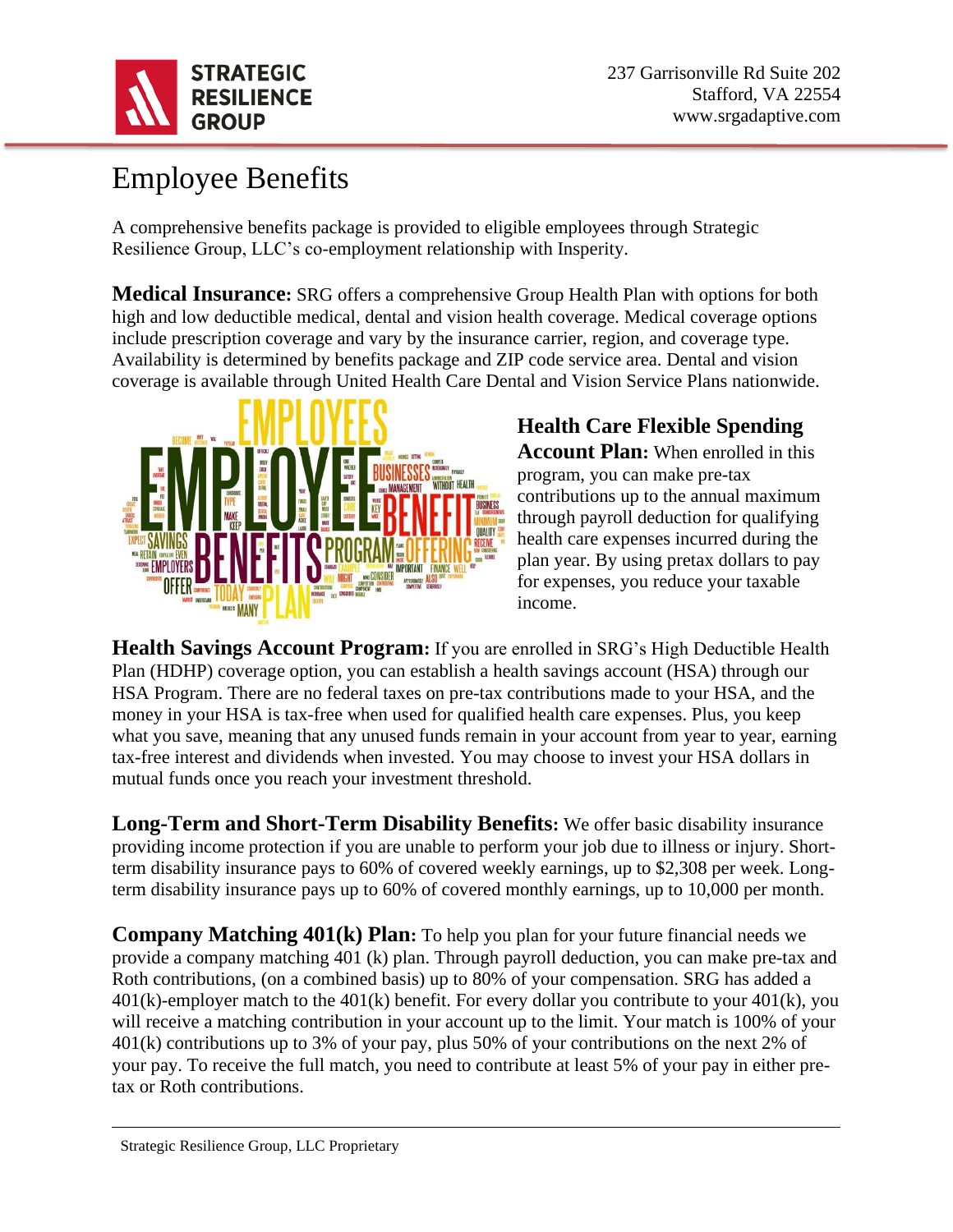

**Vacation:** Employees will receive two (2) weeks paid vacation after one (1) year of service with a contractor or successor company, three (3) weeks' vacation after five (5) years and four (4) weeks after fifteen (15) years. Length of service includes the whole span of continuous service with the present contractor or successor wherever employed and with the predecessor contractors in the performance of similar work at the same federal facility.

**Sick Leave:** Employees are provided with one (1) hour of paid sick leave for every 30 hours they work. A maximum of 56 hours is available each year.

**Insperity Perks at Work:** Employee retention is of the utmost priority and in a display of gratitude and recognition SRG offers personalized employee perks. With the intention of making a meaningful impact, we express our appreciation in ways beyond the standard paycheck and benefits package with these opportunities available for you to take part in: Member Auto Buying Program, up to 35% off at the movies, discounts on your monthly phone bill, best prices from manufacturers and retailers for electronics, air, hotel & care rentals from corporate perks, up to 90% off at 18,000 locations and member pricing for all major brands. More information can be found in the Insperity Portal > MarketPlace [\(Insperity Perks at Work\)](https://www.perksatwork.com/welcome/index/uSource/ssaml).

**Educational Assistance Program:** Designed to encourage eligible employees to acquire additional education to maintain or improve skills that will be beneficial to the employee and facilitate in their capacity to rise further within the company's hierarchy. An employee may be reimbursed up to \$1,500 per calendar year for approved undergraduate or graduate courses taken as part of a degree program at an accredited institution, and up to \$500 per calendar year for approved continuing education expenses (including college courses taken outside of a degree program). For more details visit Insperity Benefits page > [Educational Assistance](https://portal.insperity.com/cs/nsp/SitePage/educational_assistance)  [\(insperity.com\).](https://portal.insperity.com/cs/nsp/SitePage/educational_assistance)

## Additional SRG Information

#### **Hours of Operation**

Strategic Resilience Group LLC is open for business twenty-four (24) hours per day all year. When required by clients we use shifts to manage our 24 hours service requirements. The standard workweek is 40 hours. Supervisors will advise employees of their scheduled shift, including starting and ending times. Business needs may necessitate a variation in your starting and ending times as well as in the total hours you may be scheduled to work each day and each week.

#### **Punctuality**

Strategic Resilience Group LLC expects regular attendance and punctuality from all employees. This means being in the workplace, ready to work at your scheduled start time each day and completing your entire shift. All time off must be requested in advance, in accordance with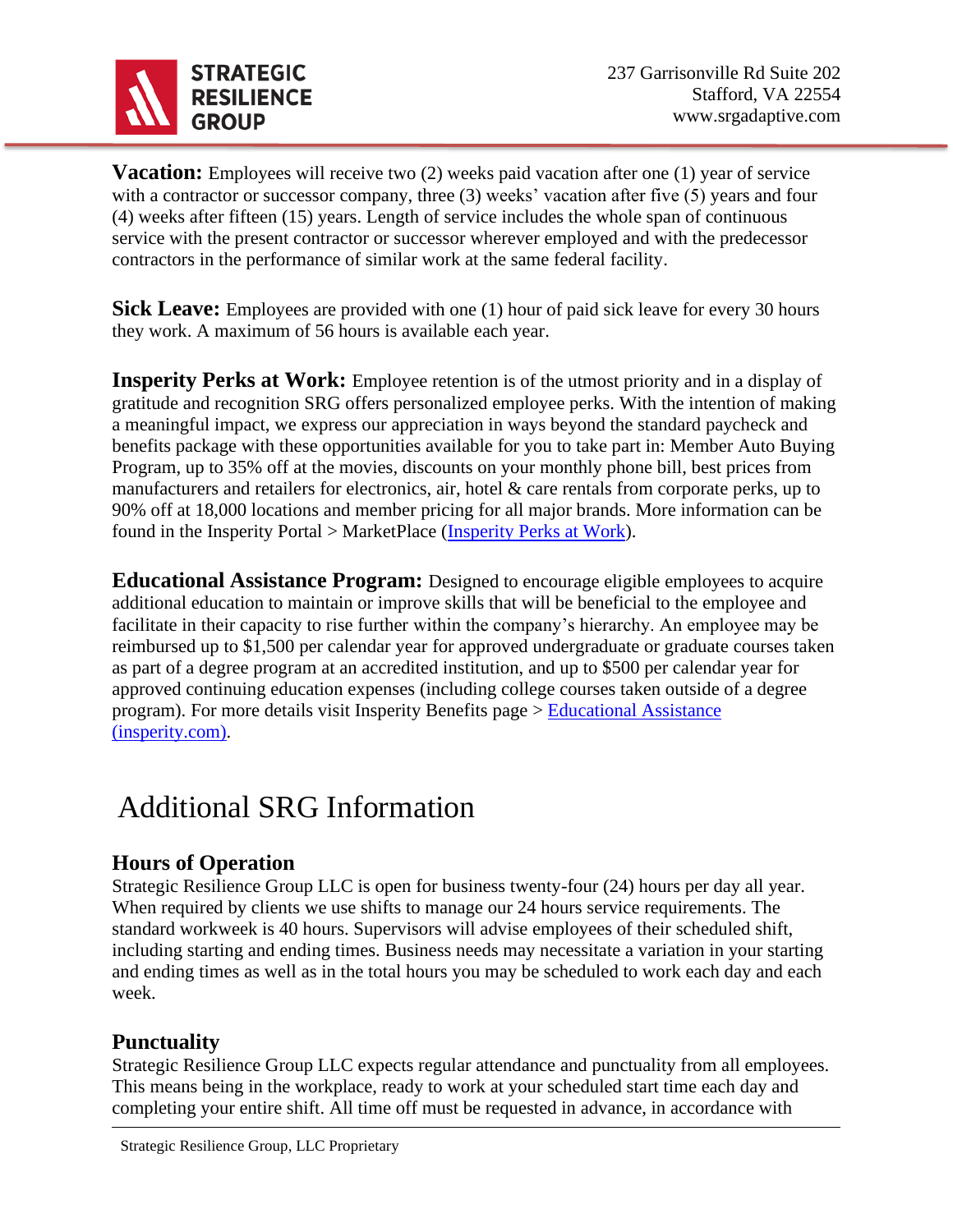

THE LANGUAGE OF BUSINESS

appropriate local procedures, relevant contract documents, and in writing, to the SRG program manager as outlined in the Company's Paid Time Off (PTO)/Vacation/Floating Holiday/Sick Leave policy. If an employee is unexpectedly unable to report for work for any reason, he or she must directly notify their supervisor as early as possible, and preferably prior to their scheduled starting time.

#### **Personal Appearance**

Employees should wear appropriate clothing, observe high standards of personal hygiene, and dress and groom themselves according to the requirements of their positions. Business attire may also be directed by the location of the work being performed and in accordance with the standards set forth by the customer and/or prime contractor. This applies to remote work as well. Questions regarding appropriate workplace attire should be directed to your supervisor or the HR.

## Company Lingo

As with all organizations, SRG has a lingo and verbiage specific to our company and industry. While our veteran employees may display a full understanding and know this language by heart, new hires may find themselves confused about certain references or phrases. We hope to provide the perfect opportunity to set up new

employees for communication success from the beginning.

Some Terms to Know:

- CMSO Category Management Support Office
- DOTMLPF Doctrine, Organization, Training, Material, Leadership and Education, Personnel and Facilities
- JV Joint Venture
- OIE Operations in the Information Environment
- RFI Request for Information
- RFQ Request for Quote
- RFP Request for Proposal
- SDVOSB Service-Disabled Veteran-Owned Small Business
- SIGINT Signals Intelligence
- VA Veterans Affairs or The Department of Veterans Affairs
- VBA Veterans Benefits Administration
- VHA Veterans Health Administration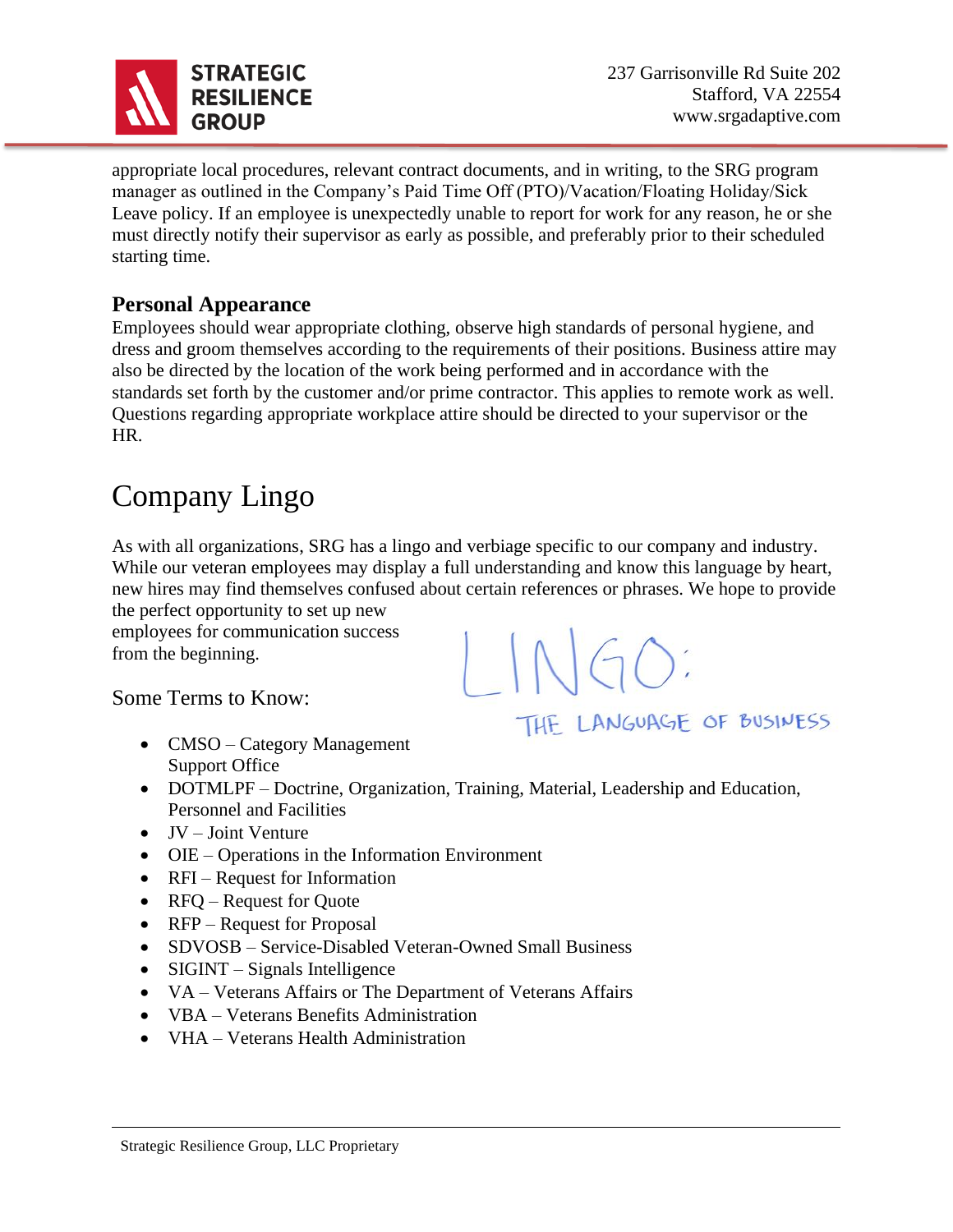

For an in-depth and comprehensive account of terms affiliated with and relevant to Strategic Resilience Group, consider exploring the DoD Dictionary of Military and Associated Terms: [DOD Dictionary of Military and Associated Terms, November 2021 \(jcs.mil\)](https://www.jcs.mil/Portals/36/Documents/Doctrine/pubs/dictionary.pdf)

VA National Center for Veterans Analysis and Statistics Glossary: Glossary - [National Center](https://www.va.gov/vetdata/glossary.asp)  [for Veterans Analysis and Statistics \(va.gov\)](https://www.va.gov/vetdata/glossary.asp)

VA Common Acronyms: Commonly Used Acronyms - [Office of Procurement, Acquisition and](https://www.va.gov/opal/nac/fss/acronyms.asp)  [Logistics \(OPAL\) \(va.gov\)](https://www.va.gov/opal/nac/fss/acronyms.asp)

## SRG Contact Information

SRG Email: info@srgadaptive.com

| Corporate Address: | 237 Garrisonville Road   |
|--------------------|--------------------------|
|                    | Suite 202                |
|                    | Stafford, Virginia 22554 |

Strategic Resilience Group's corporate headquarters is situated in a beneficial location, convenient to many "go to" spots. Employees can take advantage of the multitude of services, shopping and restaurants surrounding our office location. We are also conveniently located right off I-95.

Check out our website and social media presence!

Website: www.srgadaptive.com Twitter: @\_SRGroup\_ Facebook: @StrategicResilienceGroup LinkedIn: Strategic Resilience Group, LLC